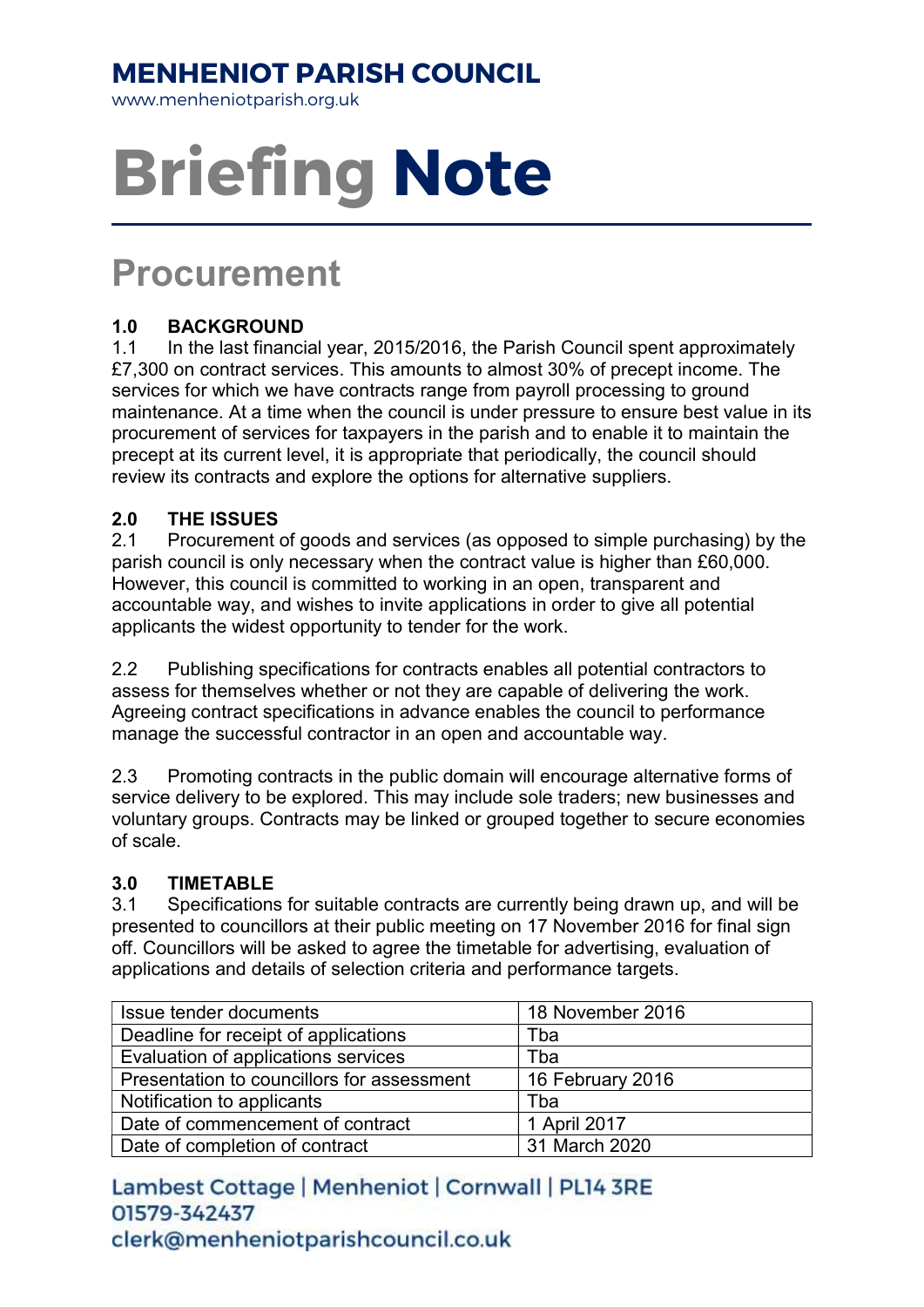#### 3.2 Evaluation

Bids will be evaluated in three parts. Firstly, applicants will have to demonstrate their compliance with various insurance, health & safety and statutory regulations. Unless applicants can satisfy these requirements, their bid will not be considered.

Secondly, we will examine the price that has been quoted for the work. Under Section 19 (section E) of the Parish Council's Standing Orders, it is not bound to accept the lowest value tender.

Thirdly, we will ask the applicant to provide trade or other work references to demonstrate their capability to carry out the contract. We will only ask for these references if they are successful in their application.

#### 4.0 SOCIAL VALUE

4.1 Public authorities are now required to 'consider, prior to undertaking the procurement/commissioning process, how any services procured might improve economic, social and environmental well-being'. (Public Services (Social Value) Act 2012). This means that they should consider the additional benefit to the community that awarding a contract from a specific contractor will bring. This does not mean that a contractor has to include extra services in their bid or incur extra costs that might work against them. This process is only required when a public body is contracting for business higher than €209,000.

However, including the principles of social value in our procurement can provide real benefits to local businesses and the community in our parish.

4.2 Social value is concerned with the way that contractors manage their work and what other spin off benefits they can bring to the parish. So, for example, if the contractor had received a grant to employ an apprentice to work on the contract, this means that there was no extra cost incurred but the parish would benefit along the way because they were providing training and helping someone into the workplace.

This list gives examples of the benefits that changing your way of working could bring to the community:

- Creating opportunities to develop volunteering groups
- Creating skills and training opportunities e.g. apprenticeships
- Promoting and supporting local businesses
- Increasing community involvement in the parish
- Paying the UK Living Wage (where appropriate)
- Creating training and employment opportunities for care leavers and for people with physical or learning disabilities
- Offering work placement opportunities to school children, young adults and those long-term unemployed or NEETs
- Protecting the environment for future generations
- Reducing waste and increase waste recovery and recycling

#### 5.0 THE OPTIONS

5.1 Councillors will be asked to agree a timetable for tendering and assessment for contracts.